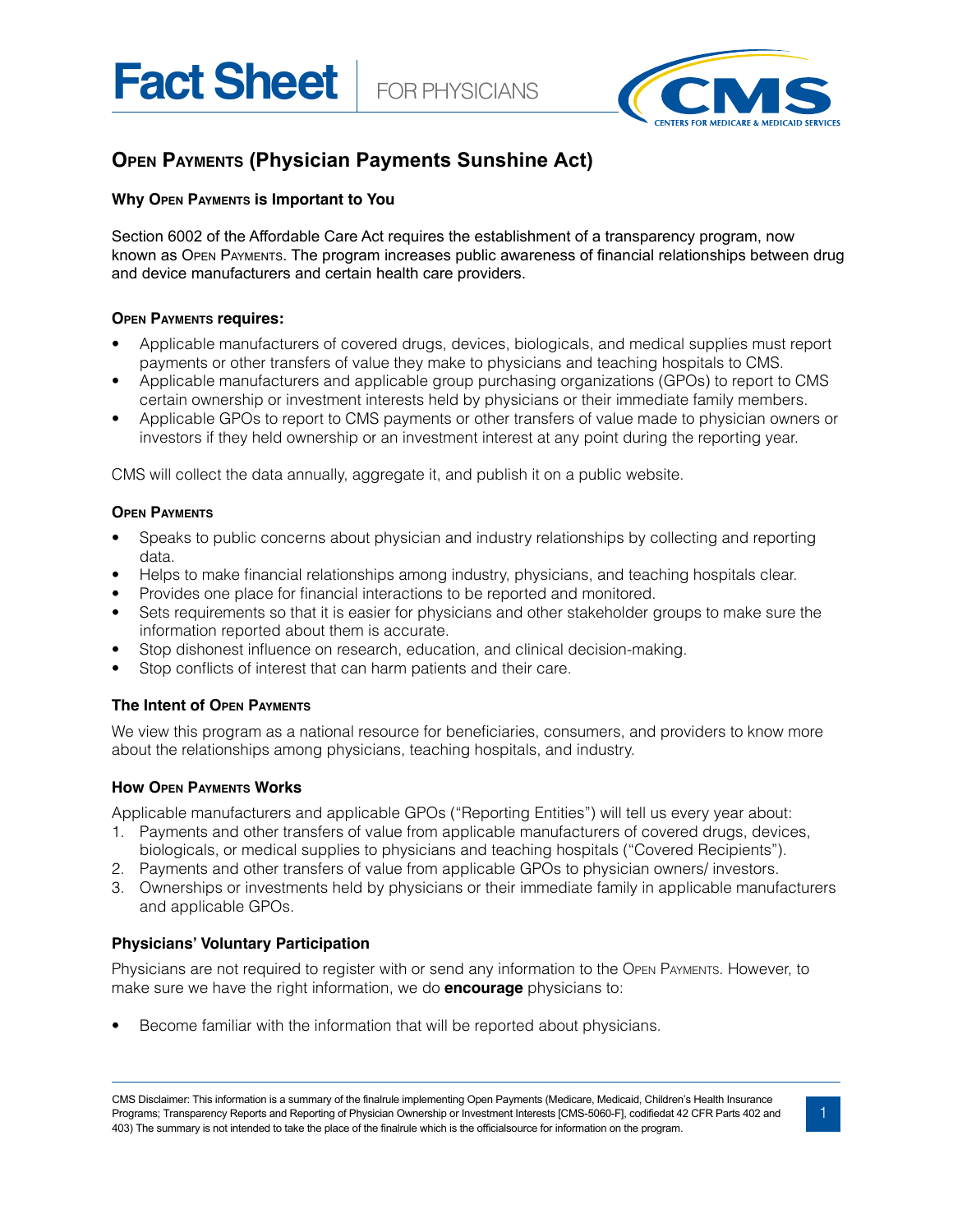**Fact Sheet** FOR PHYSICIANS



- Keep records of all payments and other transfers of value received from applicable manufacturers or applicable GPOs.
- Register with CMS and subscribe to the listserve to receive updates regarding the program.
- Look at the information applicable manufacturers and applicable GPOs submitted on physician's behalf.
- Work with applicable manufacturers and applicable GPOs to make sure the information submitted about is correct.

CMS will provide additional information about registration later in 2013.

# **Covered Recipients**

For purposes of reporting payments to Covered Recipients, the term "Covered Recipients" refers to *physicians* (except for physicians who are bona fide employees of the applicable manufacturer reporting the payment) and *teaching hospitals*.

For the purposes of this program, a "physician" is any of the following types of professionals that are legally authorized to practice:

- Doctor of Medicine
- Doctor of Osteopathy
- Doctor of Dentistry
- Doctor of Dental Surgery
- Doctor of Podiatry
- Doctor of Optometry
- Doctor of Chiropractic Medicine

Note: Medical residents are excluded from the definition of physicians for the purpose of this program.

For the purposes of this program, teaching hospitals are defined as hospitals that received a payment under a Medicare direct graduate medical education (GME), inpatient hospital prospective payment system (IPPS) indirect medical education (IME), or psychiatric hospital IME programs during the last calendar year for which such information is available.

# **Covered Products**

A *covered product* is any drug, device, biological, or medical supply that is eligible for payment by Medicare, Medicaid, or CHIP either individually or as a part of a bundled payment (such as the inpatient prospective payment system), and requires a prescription to be dispensed (for drugs and biologicals) or required premarket approval by or premarket notification to the U.S. Food and Drug Administration (FDA) (for devices, including medical supplies that are devices).

#### **Entities Reporting Data to CMS**

Reporting entities are applicable manufacturers and applicable GPOs.

#### **Applicable Manufacturer Entities Reporting Data to CMS:**

• Operate in the United States (meaning that they have a physical location within the U.S. or otherwise conduct activities in the U.S., either directly or through a legally-authorized agent); **AND** either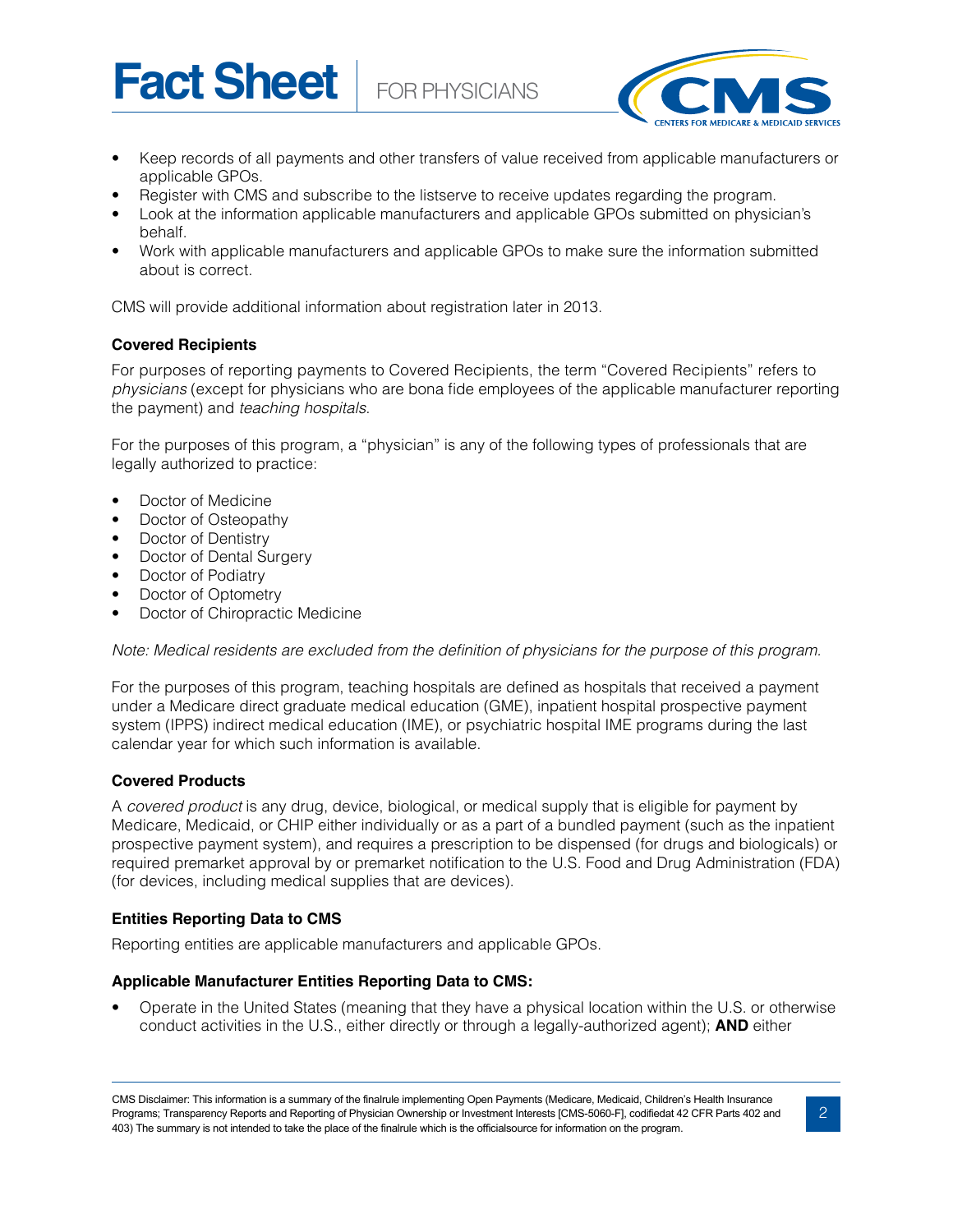Fact Sheet | FOR PHYSICIANS



- Produce, prepare, propagate, compound, or converse of at least one covered drug, device, biological, or medical supply; **OR**
- Operate under common ownership with an applicable manufacturer and provide assistance or support to the applicable manufacturer in the manufacturing, marketing, promotion, sale, or distribution of a covered drug, device, biological, or medical supply.

# **Applicable GPO Entities Reporting Data to CMS:**

- Operate in the United States (meaning that they have a physical location within the U.S. or otherwise conduct activities in the U.S., either directly or through a legally-authorized agent); AND
- Purchase, arrange for purchase, or negotiate the purchase of a covered drug, device, biological, or medical supply for a group of individuals or organizations that is not solely for use by the purchasing entity itself.

# **Applicable Manufacturers are Required to Report to CMS**

Applicable manufacturers of at least one covered drug, device, biological, or medical supply **must** report **all** payments or other transfers of value provided to covered recipients, regardless of whether any particular payment or other transfer of value was related to a covered drug, device, biological, or medical supply. Applicable manufacturers will be required to categorize all reportable payments as falling within one of the following natures of payment:

- Consulting fees
- Compensation for services other than consulting, including serving as faculty or as a speaker at an event other than a continuing education program
- Honoraria
- Gifts
- Entertainment
- Food and beverage
- Travel and lodging
- **Education**
- **Research**
- Charitable contributions
- Royalty or license
- Current or prospective ownership or investment interest
- Compensation for serving as faculty or as a speaker for an unaccredited and non-certified continuing education program
- Compensation for serving as faculty or as a speaker for an accredited or certified continuing education program
- **Grants**
- Space rental or facility fees (teaching hospital only)

Generally, applicable manufacturers are required to report all payments, whether they are related to a covered drug, device, biological, or medical supply, or not. However, there are some exceptions. For example, applicable manufacturers that had less than 10 percent gross revenue during the fiscal year preceding the reporting year from covered products are only required to report payments or other transfers of value related to covered products, not all products. In addition, certain products are excluded from the reporting requirements. For example, drug samples intended exclusively for distribution to patients are excluded from the reporting requirements (see *final rule* for a complete list of applicable exclusions).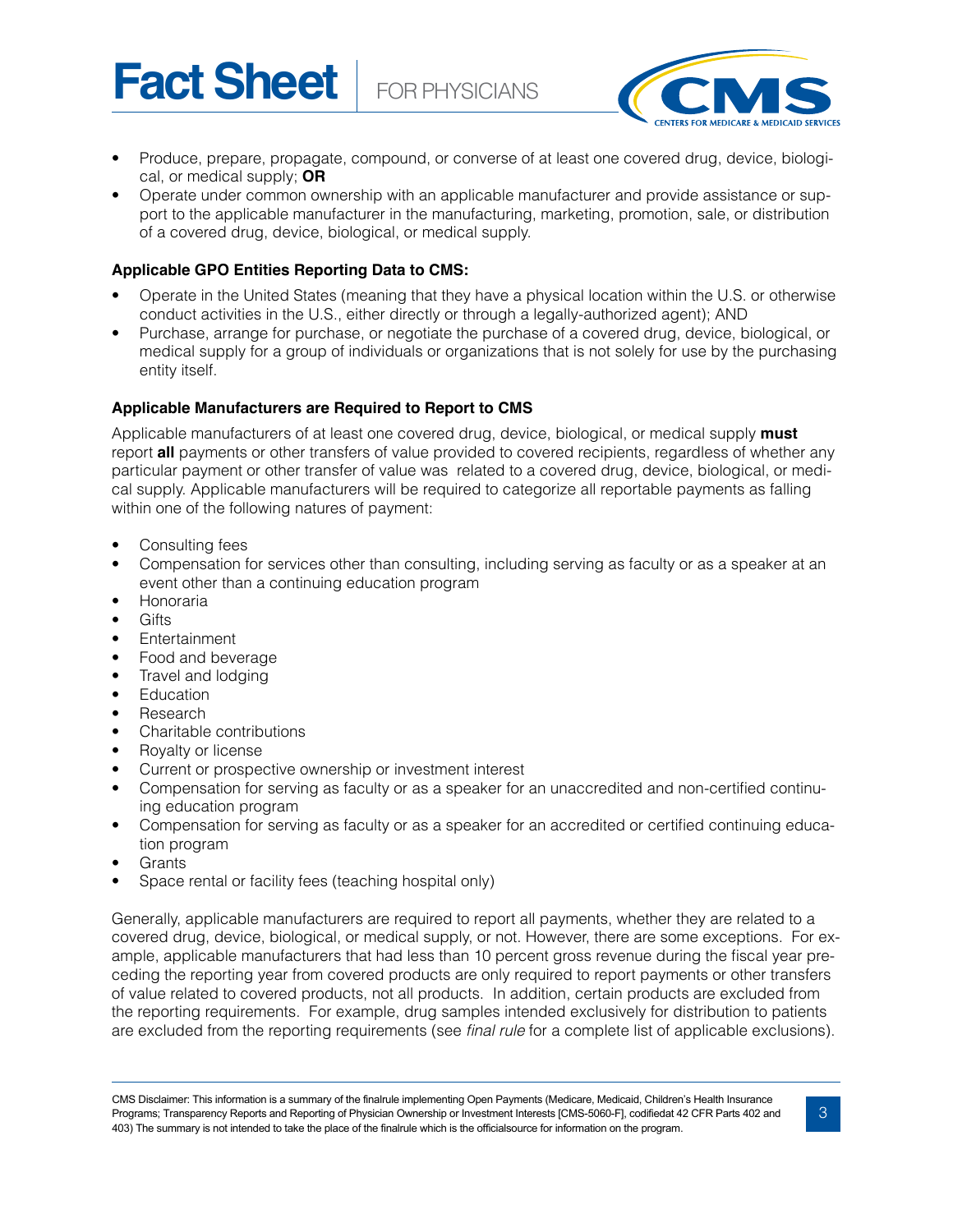**Fact Sheet** FOR PHYSICIANS



Applicable manufacturers must also report ownership and investment interests held by physicians or their immediate family members.

# **Applicable GPOs are Required to Report to CMS**

Applicable GPOs **must** report information on ownership and investment interests held by physicians and their immediate family members, as well as any payments or other transfers of value made to physician owners or investors if they held ownership or an investment interest at any point during the reporting year.

# **Pre-submission Review Process**

The applicable manufacturer and applicable GPO can give the physician, teaching hospital, or physician owner/investor the chance to see their information before sending it to CMS. This process is voluntary. CMS will not oversee pre-submission reviews.

If you ask for a pre-submission review, there is a better chance that the information sent to us about you is accurate and complete.

# **Review, Dispute and Correction Process**

Physicians, teaching hospitals, and physician owners/investors have the opportunity to review and work with the applicable manufacturers and applicable GPOs to make any necessary corrections to the information before we make it public.

Once the applicable manufacturer or applicable GPO has submitted the data file to CMS, the process is as follows:

- CMS will give physicians and physician owners/investors 45 days to review and work with the applicable manufacturers or applicable GPOs to correct the information. After those 45 days, applicable manufacturers or applicable GPOs will have an additional 15 days to submit corrections based on any disputes identified by physicians, and physician owners/investors. The review and correction period starts at least 60 days before the information is made public.
- During the review and correction period, physicians and physician owners/investors can dispute information about them that they do not think is correct.
- If data is disputed, CMS will notify the applicable manufacturers or applicable GPOs that some of their data has been disputed, but will not mediate the dispute directly. Applicable manufacturers or applicable GPOs should work with physician and physician owner/investor to correct the information.
- Once the dispute is resolved, the applicable manufacturers or applicable GPOs must send CMS a revised report for the correct data and re-attest that it is correct.
- If the applicable manufacturer or applicable GPO cannot resolve the dispute with the physician or physician owner/investor and correct the data in the initial 45 days or subsequent 15 days, they should continue trying to find a resolution.

This review, dispute and correction process will impact publication as follows:

- While the review and correction system will be open year-round, only the data corrections noted during the 45-day review and correction period, and subsequent 15-day dispute resolution period, will be updated before publication.
- CMS will update data from the current and previous year at least once annually, in addition to the initial data publication that followed the data submission.

CMS Disclaimer: This information is a summary of the finalrule implementing Open Payments (Medicare, Medicaid, Children's Health Insurance Programs; Transparency Reports and Reporting of Physician Ownership or Investment Interests [CMS-5060-F], codifiedat 42 CFR Parts 402 and 403) The summary is not intended to take the place of the finalrule which is the officialsource for information on the program.